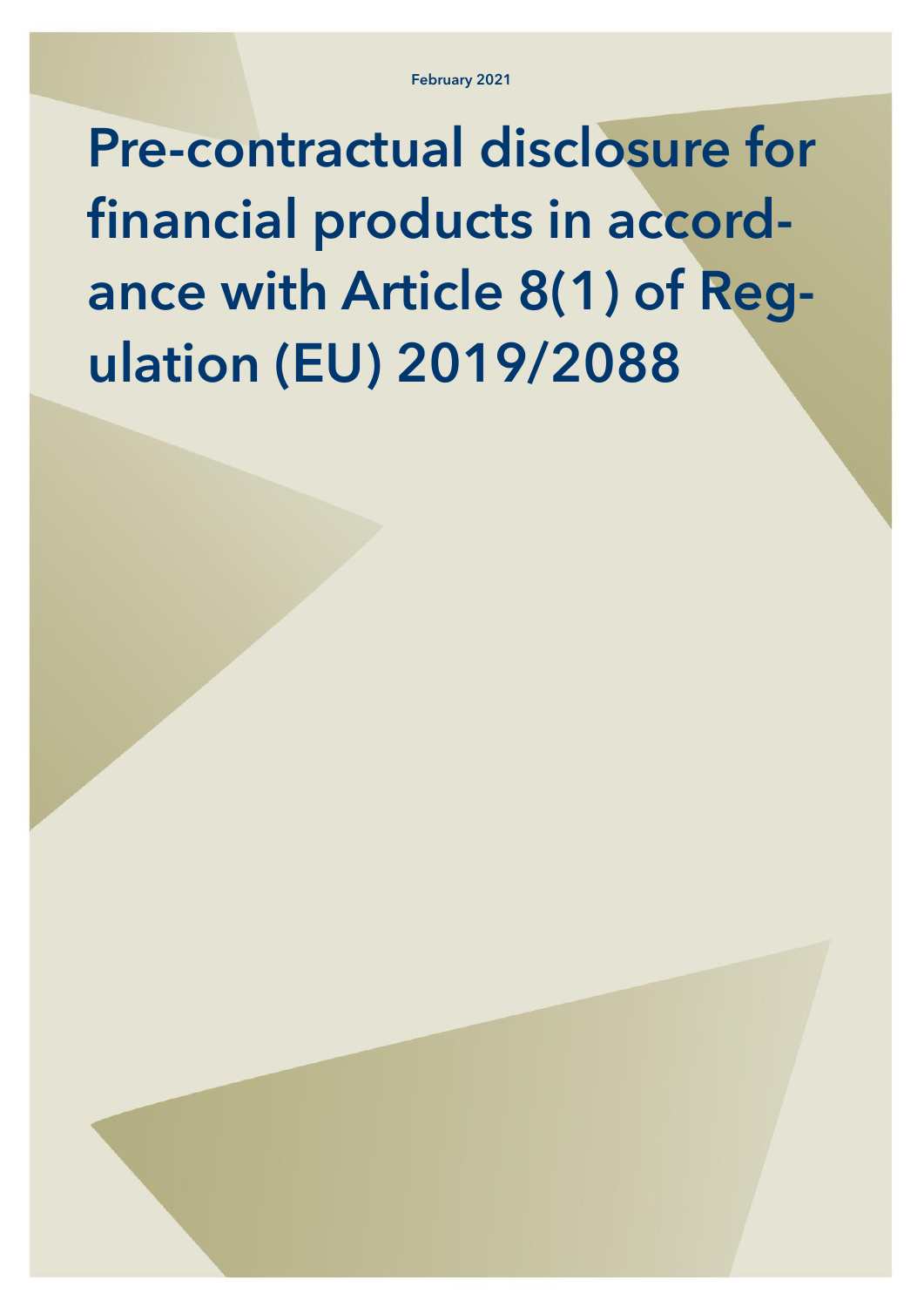

Pre-contractual disclosure for financial products in accordance with Article 8(1) of Regulation (EU) 2019/2088

#### Introduction

The VP Bank Sustainable Plus Mandate is a product advertising environmental and social features and thus qualifies as a product under Article 8(1) of Regulation (EU) 2019/2088 on sustainability-related disclosure requirements in the financial services sector. In this information sheet, we describe those ESG criteria used in the bank's product and how they are implemented. Please read the information carefully before signing a contract for a discretionary sustainability mandate.

### 1. What environmental and/or social characteristics are promoted by this financial product?

In the VP Bank Sustainable Plus Mandate, a holistic approach to sustainability is pursued taking into account social, environmental and corporate governance factors. This investment philosophy is broadly based on the VP Bank Sustainability Score, thematic investments and special investments, which are described in more detail below.

#### VP Bank Sustainability Score

The VP Bank Sustainability Score (VPSS) comprises five subcomponents:

- ESG Rating
- ESG Momentum
- Business practices
- Business activities
- Sustainable Development Goals and Impact

Each of these sub-categories is evaluated according to a proprietary methodology. The VP Bank Sustainability Score was designed in such a way that investments with a high score, in addition to the positive assessment in terms of ESG factors, also have a better long-term risk/reward ratio. The detailed description of the methodology can be viewed online (https://www.vpbank.com/en/vp-bank-sustainability-score).

#### Thematic Investment

You have a choice of five topics (multiple selection possible):

- Environment and climate action
- Renewable energies and circular economy
- Sustainable infrastructure
- Equal opportunities, education and security
- Health and demographic change

Each thematic investment covers environmental or social characteristics and allows you to incorporate your personal preferences into the portfolio allocation.

#### Special investments

In our sustainability approach, special investments comprise green and social bond investments and microfinance investments.

Green bonds are all types of bonds where the proceeds, or an equivalent amount, are used to partially or fully finance or refinance new and/or existing eligible climate-friendly projects.

Issuers of green bonds must adhere to strict international guidelines such as the International Capital Market Association's Green Bond Principles. These guidelines specify the investments or projects for which the proceeds of the bond issue may be used, how the projects can be selected, how these proceeds are to be managed and how they must be reported.

Social bonds are bonds where the issuer commits to using the proceeds for new and existing projects with positive social impact. Similar to Green Bonds, there are also guidelines that lead to a transparent and social use of the proceeds. These guidelines impose strict requirements regarding the use of proceeds, the project selection process, management of proceeds and reporting.

The same sustainability criteria apply to Green and Social Bonds, which we describe in section 3.

The issuers of microfinance products aim to generate a measurable impact. These products seek to support the development of the financial sector in developing and emerging countries and to improve access to financial services to promote entrepreneurial activity, stimulate the economy and/or create jobs. To this end, these funds deploy their resources to enable local, successful or promising financial service providers to offer specific financial services to micro, small and medium-sized enterprises ("MSMEs") on a permanent basis and to grow financial services in line with demand.

Furthermore, our microfinance products are subject to the same VP Bank sustainability approach as described in section 3.

#### Sustainability risks

Sustainability risks are systematically incorporated into the investment decision-making process to the extent that they represent an actual potential material risk and/or an opportunity to maximize risk-adequate returns over the long term. Details on the integration of sustainability risk into investment decisions can be found online (https://www.vpbank.com/sites/default/files/assets/downloads/Integration\_des\_Nachhaltigkeitsrisikos\_in\_Anla-

geentscheidungen\_EN.pdf).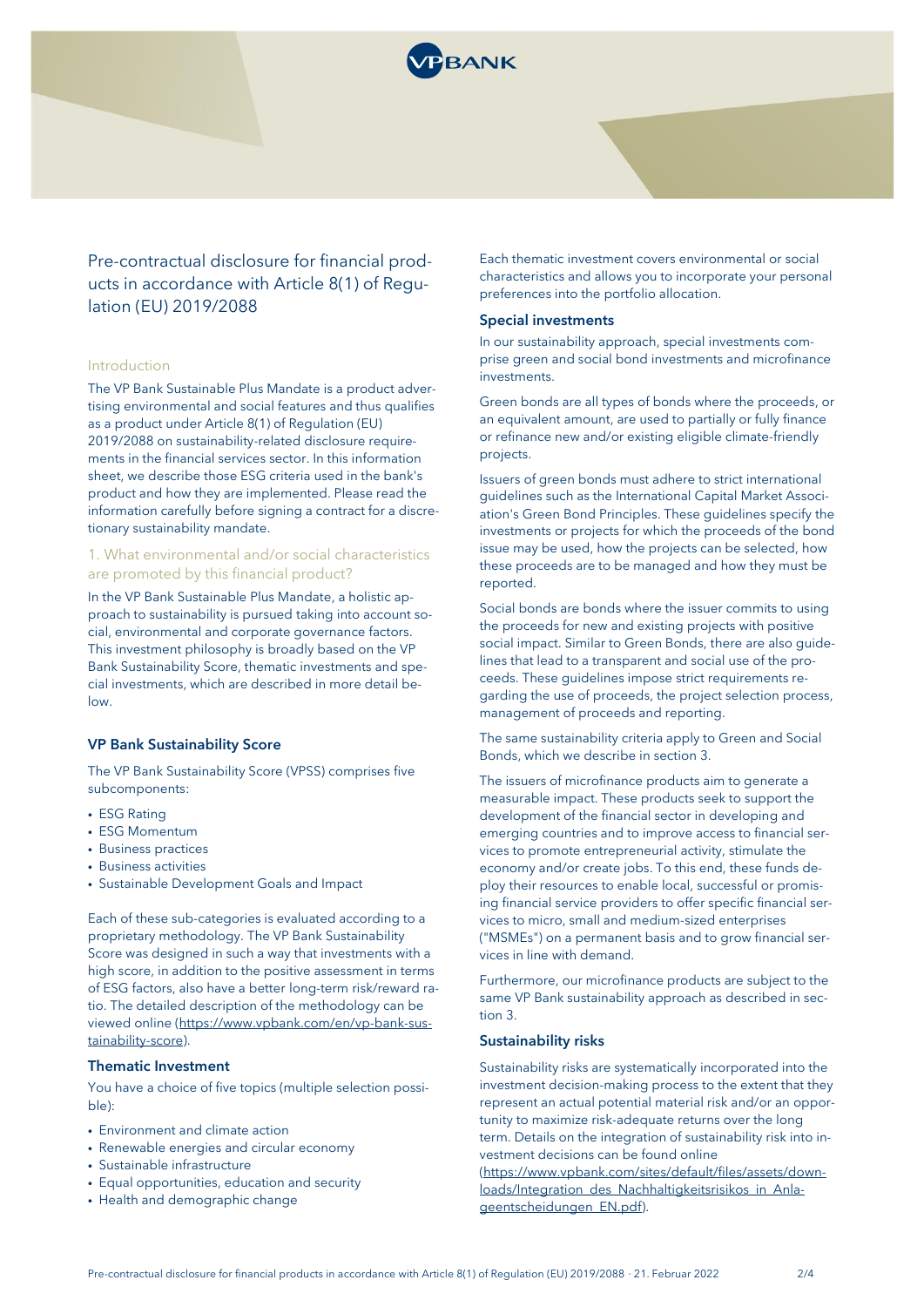

Sustainability risks vary according to specific risk, region and asset class. Sustainability risks can have a negative impact on the return of the investment product. In general, these risks can lead to increased default risks of the investments or to a complete loss of value.

## 2. Does this financial product consider principal adverse impacts on sustainability factors?

VP Bank's sustainability approach excludes investments that have an unacceptable negative impact on sustainability factors. Investments must meet minimum criteria in the following three areas: ESG rating, business activities and business practices. Investments that do not meet our minimum criteria are excluded. These exclusions are part of the VP Bank Sustainability Score (VPSS). The description of the methodology can be viewed online [\(https://www.vpbank.com/sites/default/files/assets/down](https://www.vpbank.com/sites/default/files/assets/downloads/PASI_Statement_en.pdf)[loads/PASI\\_Statement\\_en.pdf\)](https://www.vpbank.com/sites/default/files/assets/downloads/PASI_Statement_en.pdf). The VPSS methodology uses data from MSCI and is more than just the application of ESG rating.

The identification of key adverse impacts is based on industry specific key ESG factors. The ESG ratings provided by MSCI take this key aspect into account.

## 3. What investment strategy does this financial product follow?

The objective of the discretionary mandate is to generate a financial return that is consistent with the mandate's risk profile. The mandate is implemented as a multi-asset class portfolio using cash holdings, bonds, equities, collective investments and currency hedging transactions.

The investment strategy of the VP Bank Sustainability Mandate Plus consists of constructing a portfolio that is broadly diversified across several asset classes and promotes environmental and social characteristics.

VP Bank excludes investments in companies which, in our view, have an unacceptable adverse impact on sustainability factors. Investments must meet minimum criteria in the following three areas: ESG rating, business activities and business practices. Investments that do not meet our minimum criteria will be excluded. These exclusions are a consequence of the VP Bank Sustainability Score (VPSS). Furthermore, at least 80% of all collective investments must be classified in accordance with Article 8(1) of Regulation (EU) 2019/2088. For the Sustainable Plus Mandate, a minimum VPSS of 3 is also required for at least 90% of the investments. The score ranges from -1 (insufficient) to 10 (excellent).

In the area of thematic investments, customers have the option of implementing their own sustainability preferences in their portfolio. There are five topics to choose from, three of which promote environmental attributes and the remaining two promote social attributes.

Depending on the risk profile of the selected strategy, different quotas are allocated.

Green and social bonds as well as microfinance products should account for at least 5% of the total portfolio, regardless of the risk profile.

# 3.1 What is the policy to assess good governance practices of the investee companies?

The VP Bank Sustainability Score is based on ESG rating data provided by MSCI ESG Research. This, in turn, is composed of the basic components of environment (E), social (S) and corporate management or governance (G). MSCI's Governance segment considers various factors such as: Key figures on the owners, board members, salary policy, ethical characteristics of the company and tax indicators. All these characteristics are included in the ESG rating.

### 4. What is the asset allocation planned for this financial product?

In the Sustainable Plus Mandate, at least 90% of the investments are made in instruments with sustainable characteristics that are aligned with environmental and social characteristics of the financial product.

Of the investments that have environmental and social characteristics, a further subdivision is made into sustainable investments and those investments that do not qualify as sustainable investments under EU Regulation 2019/2088. No specific quota for sustainable investments is formulated in the Sustainable Plus Mandate. For this reason, the majority of the portfolio is defined as follows: Investments that are aligned with environmental or social characteristics but do not qualify as sustainable investments.

The remaining investments are not geared to either environmental or social characteristics. However, these investments also meet the minimum sustainability requirements, which are expressed as a VPSS of at least 3. A maximum of 10% of the total investments can be assigned to this category.

## 4.1 To what extent are sustainable investments with an environmental objective aligned with the EU taxonomy?

The VP Bank Sustainable Plus Mandate includes investments that meet the environmental objectives according to the EU taxonomy. The data for these calculations are obtained from MSCI ESG Research and the percentage share of sales corresponding to the environmental target is used as the basis for the respective company score.

At the time of publication of this document, the first two targets of the EU Taxonomy Regulation are applicable: Climate Change Mitigation and Adaptation. The Sustainable Plus Mandate therefore aims to achieve a taxonomy